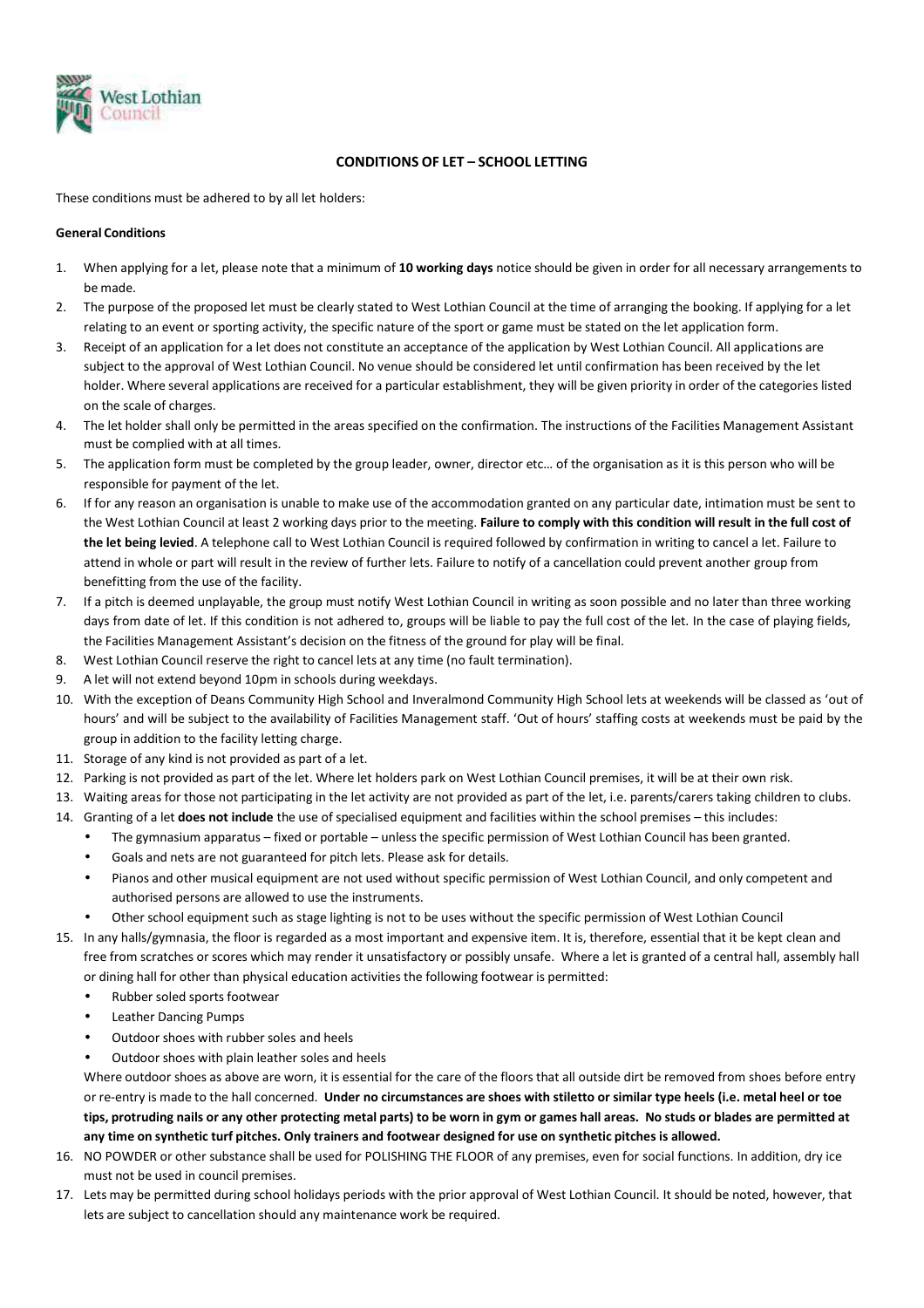- 18. All organisations will observe statutory holiday/weekends when a Facilities Management Assistant is not normally on duty unless prior permission is granted by West Lothian Council. Further restricted letting periods may be required in addition to normal statutory holidays with no lets being available during this time.
- 19. Lets are not transferable and must be used for the purpose stated.
- 20. Please notify West Lothian Council if you do not require use of floodlights if included as part of your booking for pitches.
- 21. Gratuities are NOT to be given to employees of West Lothian Council.
- 22. It shall be noted that the named individual member of an organisation shall be deemed responsible for the conduct of those attending the let venue. This person must be aged 18 years or over.
- 23. It is the holder's responsibility to ensure premises are left in a clean and tidy condition after any let. Any damage or spillage must be reported to Facilities Management staff immediately. Facilities Management staff will monitor and report any issues/concerns e.g. litter, vandalism, fire alarm activation.
- 24. Special conditions may apply to the letting of the undernoted facilities and details of these will be supplied by West Lothian Council.
- 25. The start time of the let is the time the group gain access to the building. The finish time of the let is the time the group should vacate the premises. If additional time is required for changing then this should be booked as part of the let. If groups over-stay time of let, the relevant additional let fee will apply plus any additional charges incurred for the time of the Facilities Management Assistant.
- 26. Late arrival at premises the Facilities Management Assistant will wait approximately 30 minutes after the start time of the booking. If a group arrives more than 30 minutes after the start time of the let the building may not be open and the group will be liable for the full cost of the let.

# **Staging in Primary Schools**

27. It should be understood that when booking a primary school that it may be necessary at specific times of the year for the school to erect staging. The school will where possible endeavour to give advance warning, but the let holder should understand that the premise is first and foremost a school and educational activities during the school day take precedence over out of school lets.

Under no circumstances should the let holder or organisation attempt to dismantle a stage for health & safety reasons. Only Facilities Management staff are trained to do this.

# **Smoking, Alcohol and Gambling**

- 28. SMOKING IS NOT PERMITTED IN SCHOOLS OR WITHIN THE SCHOOL GROUNDS.
- 29. No alcohol should be sold on Education premises unless an Occasional Licence issued under the Licensing (Scotland) Act 2005 has been granted. Where alcohol is being sold on Education premises it shall be the responsibility of the holder of the Occasional Licence to ensure that alcohol is consumed responsibility and in accordance with their statutory responsibilities as a licence holder.
- 30. If alcohol is supplied without charge then an Occasional Licence will not be required, however, it shall be the responsibility of the hirer to take reasonably practicable steps to ensure that alcohol is consumed responsibly on the premises.
- 31. Gambling for a cash prize, such as a 'race night' is not permitted on Education premises without the appropriate licence.

# **Copyright and Performances**

- 32. Schools are not licensed for public entertainment and admission to functions where a charge is made must be by ticket only and no money must be taken at the door. Admission to meetings or social gatherings must be confined to members of the organisation concerned – except where permission is granted for public meeting. When applicable, the group is responsible for Public Entertainment Licence.
- 33. It is the responsibility of the let holder to comply with all statutory licence requirements. For instance:
	- Any let where music is to be played or films shown, an appropriate copyright broadcast licence is essential. This includes for example, band practice, discos, zumba, choirs and film clubs. The licences held by schools do not extend to school lets. Failure to secure licenses could result in a breach or an infringement of the Copyright, Design and Patents Act 1988. This Act covers all literacy work, dramatic work, musical work, artistic work, films, sounds recordings, broadcasts, and typographical arrangement of published additions. It is the let holder's responsibility to ensure that the appropriate licences are held before a let takes place. The let holder shall, as and when reasonably requested to do so by the authorised officer, produce for inspection a copy of their current copyright licences. West Lothian Council must be indemnified by the let holder against any claims arising out of a breach or infringement of the Copyright Act.
	- The user shall be wholly responsible for satisfying any conditions imposed by the Theatre Act 1968 or under the Performance Regulations and obtaining the necessary licences, performing rights and copyright for any performances being given. Premises are offered for let as seen at the time of application and no building or other work outwith normal maintenance will be undertaken by the Council to accommodate a special activity.
- 34. The let holder will be responsible for providing to the school all information required by the Performing Rights Society including, but not limited to, identifying original artistic music or other copyright or protected material including, but not limited to, audience numbers, gross receipts and net receipts at each performance.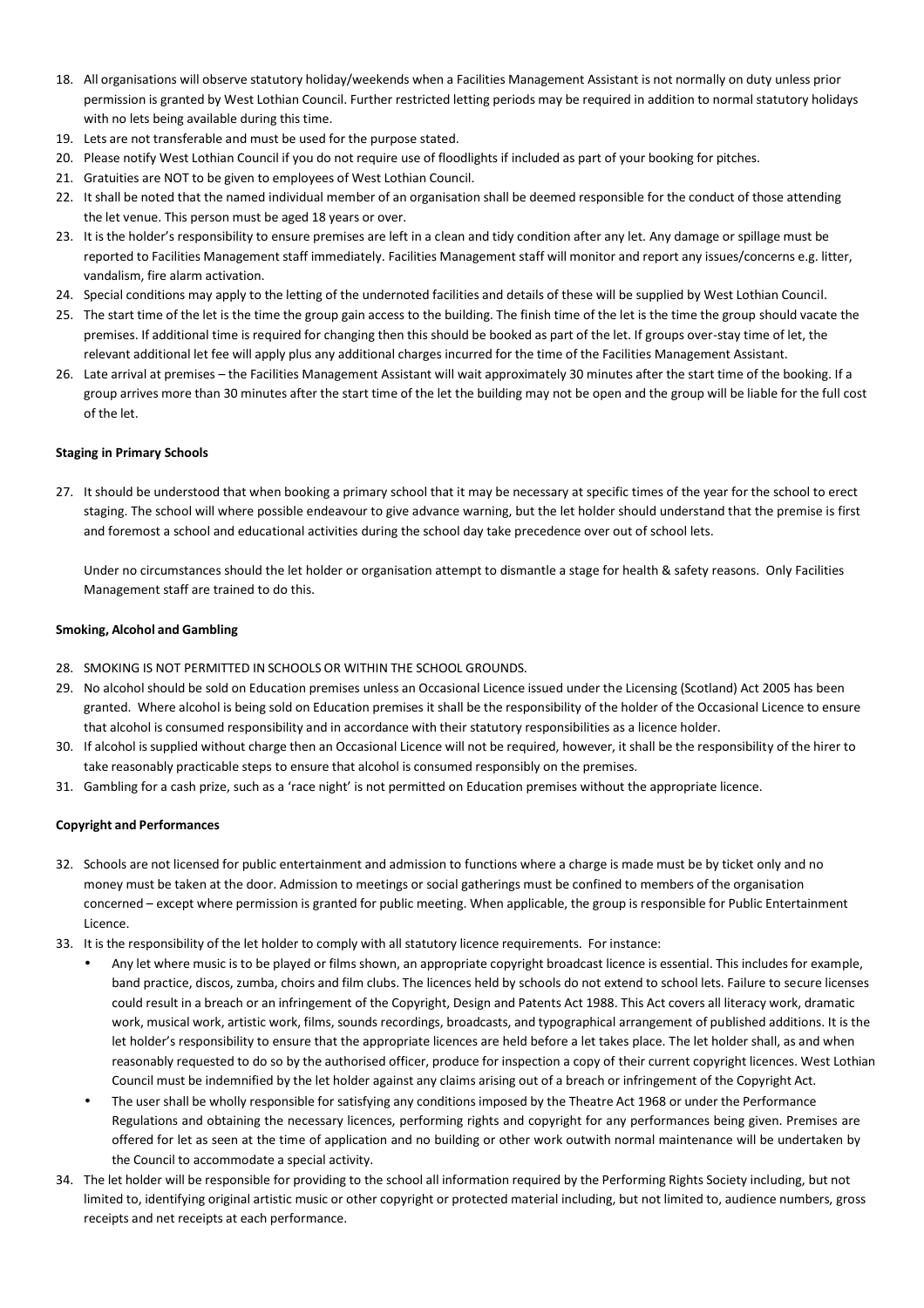## **Pricing**

35. West Lothian Council operates a pricing policy. Lets will normally be charged at the standard rate. When applying for discounted rates, proof of status may be required, i.e. organisation terms or reference, charitable status, constitution etc…

> Pricing structure definitions – please refer to School Charges document, see link below to the page of our website: http://www.westlothian.gov.uk/article/5496/School-Letting

- 36. With the exception of one-off lets, an invoice for charges will be raised in arrears and payment is due immediately. This applies to all invoices. All future bookings will be cancelled if payment is not received within 28 days. West Lothian Council reserves the right to request payment in advance for future dates.
- 37. One-off bookings. All one-off bookings are payable in advance, and 2 working days notice is required to cancel a let. If the let is cancelled by the applicant with less notification than this, West Lothian Council reserve the right to retain the full amount. If sufficient notice is given of cancellation, then a cheque will be sent to you.
- 38. Charges and conditions of let may be subject to variation by the decision of West Lothian Council at any time.
- 39. If you believe your charges to be wrong, you have up to 60 days from the date of the original invoice to query the amount. This can be done by contacting West Lothian Council.

# **Health & Safety**

- 40. Let holders must ensure that they complete induction procedures. This will be made available and communicated by the Facilities Management Assistant.
- 41. In the event of an accident within the premises the let holder must report the incident immediately to the Facilities Management Assistant. An incident report form must be completed with the assistance of the Facilities Management Assistant if available. Otherwise all relevant information and contact details must be written and the Facilities Management Assistant will pass this to the Head of Establishment for further action.
- 42. The let holder should ensure that they are familiar with the fire evacuation procedure including the fire alarm signal, evacuation routes and assembly points. All information for fire safety will be included in the induction.
- 43. The let holder is responsible for the health, safety and welfare of the persons participating in the activity. A risk assessment should be conducted for all activities that includes details of the instructor's qualifications, ratios, equipment etc. All activities must be conducted in accordance with the appropriate governing body guidelines/building users guides.
- 44. Under no circumstances should the let holder or organisation attempt to dismantle a stage, only Facilities Management staff are trained to do this.
- 45. Noise must be kept within reasonable limits and amplifiers must not be used in the premises to increase the volume of music, or sound, to a point where the music is audible outside the premises (sound volume must not exceed the maximum level of 85dBA. To this end, doors and windows should be kept closed and users must comply with the instructions of the Facilities Management Assistant, Caretaker in this respect.
- 46. No swimming will take place without supervision. A competent person holding at least the Bronze Medallion of the Royal Life Saving Society or a similar qualification will be responsible for the group and will be present on the poolside throughout the duration of the let.
- 47. A risk assessment must be carried out for high risk sports such as, rugby, judo etc.
- 48. Persons instructing in sports activities must be suitably qualified. The let holder shall, as and when reasonably requested to do to by the authorised officer, produce for inspection relevant current qualifications relating to the let activity.
- 49. Electrical equipment used in a let will require regular PAT testing. The let holder shall, as and when reasonably requested to do so by the authorised officer, produce for inspection current PAT testing certificates.

# **Insurance and indemnity**

- 50. West Lothian Council must be indemnified by the let holder against any damage to property or equipment which may occur through occupation of the premises.
- 51. Organisations letting the premises shall accept full responsibility for any accident, injury or damage to any person which may occur, as a result of the organisations negligence while using the premises.
- 52. West Lothian Council cannot accept responsibility for any loss of possessions. Let holders are responsible for ensuring personal possessions are adequately safeguarded.
- 53. It is a requirement of all lets that the let holder agrees to indemnify and hold West Lothian Council harmless in respect of all losses, damages, claims, costs, demands, expenses or other liabilities arising in connection with the let of the venue to the let holder.
- 54. The let holder shall affect and maintain adequate insurance:
	- Against fire and all other risks covering all property which the let holder may bring into the venue whether such property is the hirers or that for which the hirer is responsible; and
	- Covering the let holder's liability, statutory and common law in respect of the let holder's employees and members of the let holder's company or organisation, the let holder's guests and any other individual attending the venue in connection with the let.
- 55. West Lothian Council has effected Property Owner's Liability insurance in respect of the venue. However, it shall be the responsibility of the let holder to put in place sufficient insurance, including but not limited to public liability insurance, to cover all activities to be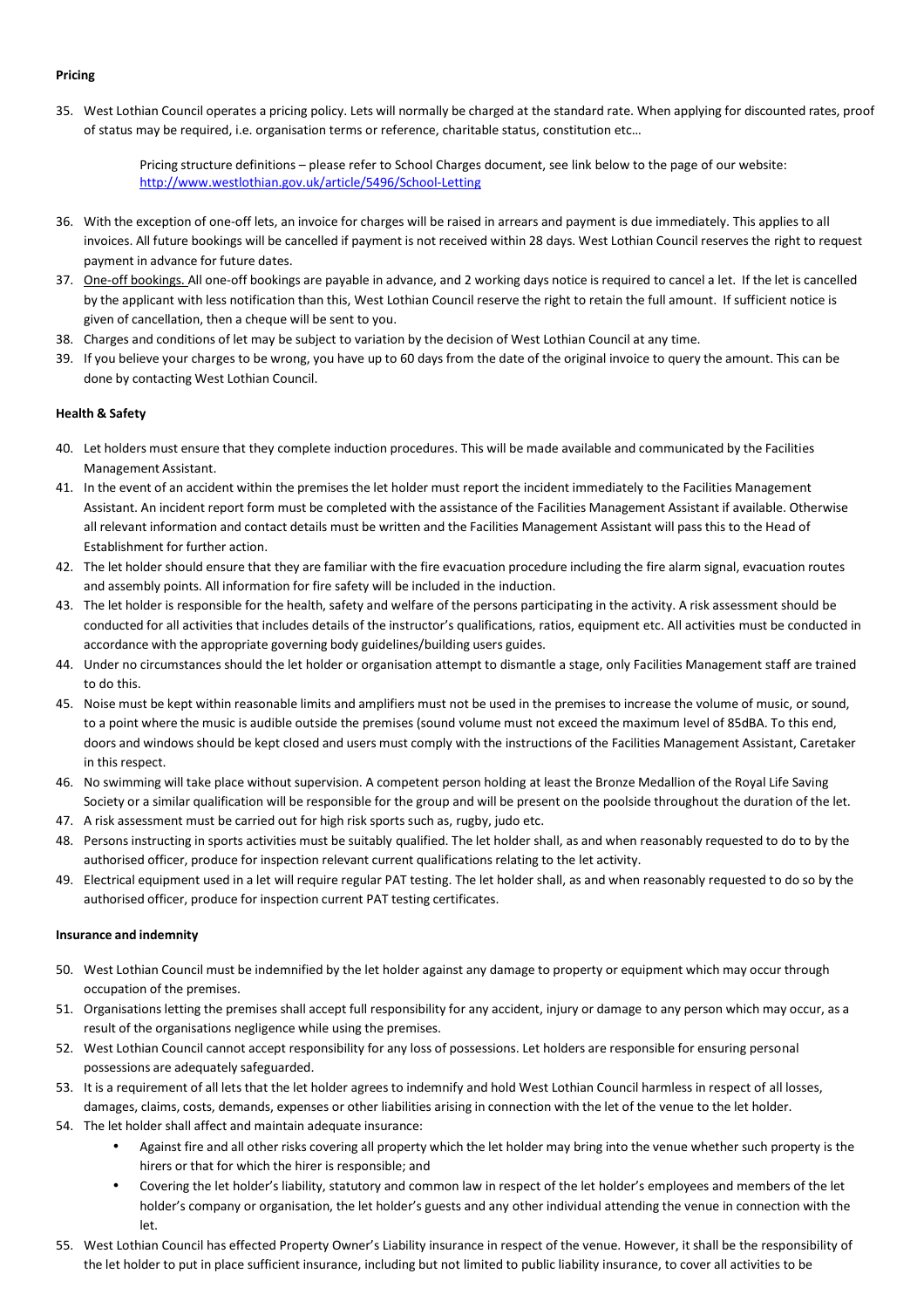undertaken during the period of let by the let holder and all persons attending the venue for the purposes of the let. For the avoidance of doubt, any public liability insurance cover put in place by the let holder shall be for a sum of not less than FIVE MILLION POUNDS (£5,000,000) in respect of any one claim and shall be unlimited in the period of insurance. Furthermore, West Lothian Council may in certain circumstances and at their discretion require the let holder to arrange additional insurance cover. If such additional insurance cover is required, the let holder will be advised in writing.

56. The let holder shall, as and when reasonably requested to do so by the authorised officer, produce for inspection insurance certificates to show that the insurance cover required by West Lothian Council in connection with the let is being maintained by the let holder. Failure to submit proof of such insurance upon request by the authorised officer may result in the cancellation of the let at the sole discretion of West Lothian Council. In such circumstances the let holder will remain fully liable for the fees payable in respect of the let regardless of the fact the let has been cancelled. West Lothian Council will not be responsible for any costs or losses which are incurred by the let holder as a result of such cancellation.

## **Childcare provision**

57. If there is requirement for work to be carried out to ensure accommodation meets Care Inspectorate regulations, and costs must be met by the childcare organisation. No works can be progressed until they have been alerted to the Estate Manager/Education Resources Group and received approval. Childcare services that are in receipt of a subsidised let must be registered by the Care Inspectorate. The let holder shall, as and when reasonably requested to do so by the authorised officer, produce for inspection Care Inspectorate registration.

## **Child Protection**

58. Protection of children and vulnerable adults – the let holder must ensure that it complies with and continues to comply with, the terms of the Protection of Vulnerable Groups (Scotland) Act 2007 ("the PVG Act"). This is particularly relevant to any let involving children, young people under the age of 18 and/or vulnerable adults. Guidance of the PVG Act and obligations can be obtained from:

Disclosure Scotland PO Box 250 Glasgow www.disclosure-scotland.co.uk info@disclosurescotland.co.uk Tel: 0870 609 6006

The let holder shall ensure that all staff and others who carry out or will carry out Regulated Work (as defined in the PVG Act) with children or adults in or on the let premises are registered members of the Protection of Vulnerable Groups Scheme for the type of work which they carry out or will carry out in or on the let premises. Failure by the let holder to comply with this Condition will be a fundamental breach of contract and entitle West Lothian Council to terminate this let.

# **Suspended/Cancellation of Lets**

59. Failure to comply with the above Conditions of Let will result in the let being suspended. West Lothian Council reserve the right to cancel lets where there have been complaints from the school regarding damage to school property or inappropriate behaviour by those attending the let.

#### **Data Protection**

- 60. Each of the let holder and West Lothian Council shall comply with their respective duties under the Data Protection Act 1998, and in particular with those duties as explained and clarified in the remainder of this Clause 35.
- 61. West Lothian Council and the let holder are each acting as separate data controllers.
- 62. Where the let holder provides personal data to West Lothian Council, WestLothian Council may share that personal data with other regulators (including West Lothian Council's and the let holder external auditors, HM Revenue and Customs and law enforcement agencies. The personal data may be checked with other West Lothian Council departments for accuracy, to prevent or detect fraud or maximise West Lothian Council's revenues. The let holder undertakes to ensure that all persons whose personal data is (or is to be) disclosed to West Lothian Council are duly notified of this fact. In order to comply with this requirement, the let holder shall ensure that the person(s) whose personal data is (or is to be disclosed) is given a fair processing notice and that this notice is included within relevant documentation provided to the person(s) by the let holder.
- 63. The expressions "personal data", "data controller", "data processor", "processing" and "process" shall have the meanings assigned to them by the Data Protection Act 1998, and the "Seventh Data Protection Principal" shall mean the Seventh Principal set out in Part 1 of Schedulea1 to that Act.
- 64. The let holder's shall notify West Lothian Council immediately of any child protection, child welfare or adult welfare allegations or concerns of which it becomes aware, and shall furnish West Lothian Council with any information necessary to allow West Lothian Council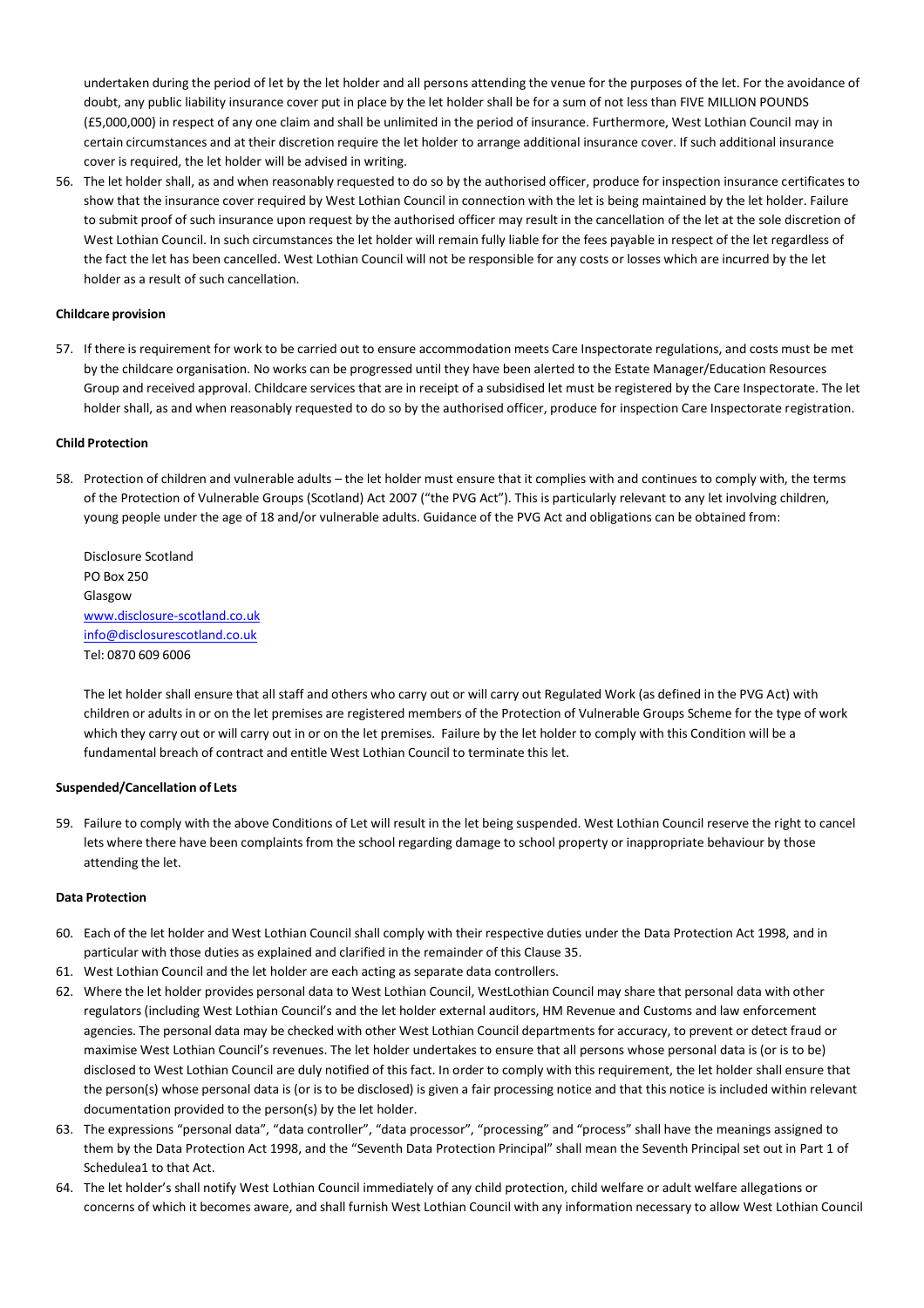to investigate fully and such concern or allegation, such disclosure of information in these circumstances being necessary for the performance of West Lothian Council's statutory duties to safeguard children and vulnerable adults.

- 65. The let holder shall be required to pass on information to West Lothian Council in relation to the let, a member of the let holder's staff, volunteer or any other person following upon request from West Lothian Council.
- 66. On the termination of the let for whatever reason, West Lothian Council has the express right to have returned to it all information and any confidential information provided by West Lothian Council to the let holder within (3) working days of its termination. The let holder shall liaise directly with West Lothian Council to agree a procedure relative to return to West Lothian Council of any information or confidential information. In this Clause 35.7 the expression "return" means that the let holder shall provide West Lothian Council with all hard copies of the information concerned together with any portable electronic storage media on which any personal data, information and confidential information has been stored, and shall then securely and irretrievably delete any copies of the data from the let holder's own computer systems.

## **Freedom of Information**

- 67. The let holder acknowledges West Lothian Council's obligations under the Freedom of Information (Scotland) Act 2002 ("FOISA") and acknowledges that in particular West Lothian Council may be required to provide information relating to the let or the let holder to any person on request in order to comply with the FOISA. The decisions of West Lothian Council in the interpretation thereof shall be final and conclusive in any dispute, difference or question arising in respect of disclosure under its terms, any other law, or, as a consequence of judicial order or order by any court, tribunal or body with the authority to order disclosure (including the Scottish Information Commissioner).
- 68. If the let holder is or becomes a designated Scottish Public Authority by Order of the Scottish Ministers under section 5 of the FOISA the let holder shall comply with the FOISA.

## **Customer Complaints/Comments**

69. West Lothian Council are committed to providing high-quality customer service. We take complaints about our services seriously and deal with them in confidence. If something goes wrong you should tell us. We can then try and put things right and improve our services in the future. To make a complaint, please use on of the following means:

For **primary schools** and **Chalmers Hall**, use one of the following methods of communication:

# Write to us **Education Customer Services, West Lothian Council, Civic Centre, Howden South Road, Livingston, EH54 6FF** Phone us on **01506 281952**

e-mail us at **EducationCustomerServices@westlothian.gov.uk**

## **For all other establishments, please contact the establishment directly.**

We can provide information in other formats (such as large print, audio and Braille)

#### **On the next page you will find REGULATIONS FOR THE HIRE OF WEST LOTHIAN COUNCIL SWIMMING POOLS**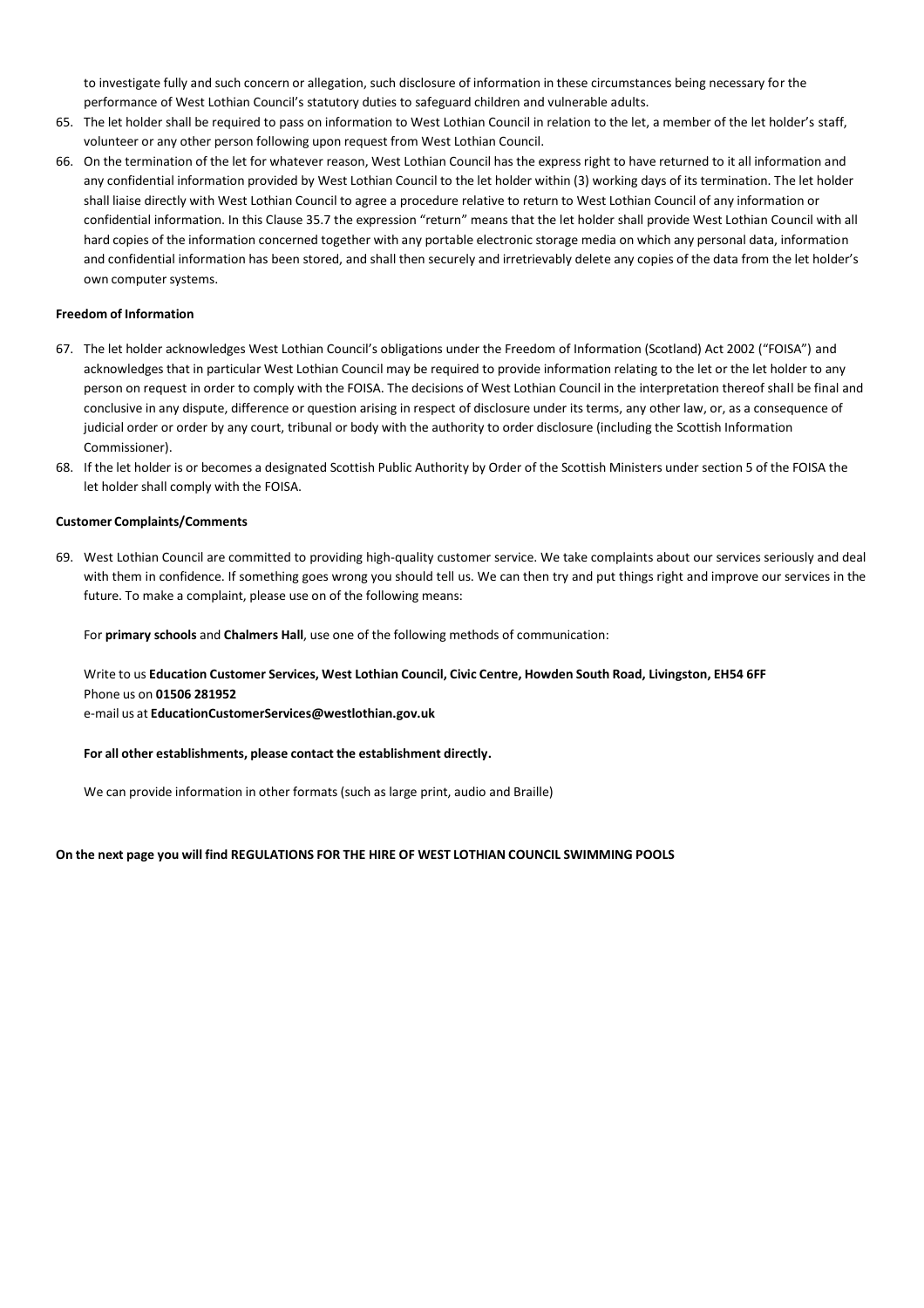## **REGULATIONS FOR THE HIRE OF WEST LOTHIAN COUNCIL SWIMMING POOLS**

These Regulations are in place to safeguard pool users at all times.

The following must be adhered to in order to comply with the Health and Safety at Work Act 1974.

- 1. All persons in charge of young people and others using the Pool are expected to co-operate with the Facilities Management Assistant by observing these regulations.
- 2. Swimmer/Teacher Ratios must be observed at all times.
	- (a) The following ratios are recommended guidelines only. I risk assessment should be carried out for each occasion and should consider:
		- Age of participants (and supervisors)
		- Age range of group
		- Gender mix
		- Experience of participants relating to nature of the activity
		- Facility e.g. pool layout, depth, lifeguard cover
		- **Ethnicity**
		- Educational / additional support needs
		- General behaviour history
		- Duration and nature of event / journey / activity
		- Staff experience

As a general guide, the following MAXIMUM ratios are recommended:

| <b>Teacher/Coach Qualification</b>              | <b>Maximum Ratio</b> |
|-------------------------------------------------|----------------------|
| Level 1: Inexperienced                          | 4:1                  |
| Level 1: Experienced                            | 6:1                  |
| Level 2: Adult & Child                          | 12:1                 |
| Level 2: Non-Swimmers & Beginners               | 12:1                 |
| Level 2: Improving Swimmers (swim at least 10m) | 20:1                 |
| Level 2: Mixed Ability Groups                   | 20:1                 |
| Level 2: Competent Swimmers                     | 20:1                 |
| Level 2: Competitive Swimmers                   | 30:1                 |
| Level 2: Synchronised Swimmers                  | 20:1                 |
| Level 2: Water Polo                             | 20:1                 |
| Level 2: Diving - Beginners and Improvers       | 12:1                 |
| Level 2: Diving - Competitive Divers            | 15:1                 |
| Level 2: Swimmers with Disabilities             | 8:1                  |

Please note: A level 1 teacher/coach should be supervised by a level 2 teacher/coach at all times

(b) The maximum pool load will be set in view of the number of variables and operating procedures within each facility.

- (c) Only bona fide swimmers shall be allowed to enter the building.
- (d) Spectators shall not be admitted unless in exceptional circumstances.
- 3. No one is allowed into the pool unless a qualified instructor is present and supervising.
- 4. Where an instructor is in the water during lessons, there must always also be supervision from the side of the pool, where the supervisor can see and be seen.
- 5. A notice of authorisation, together with an identification card with photograph of the named instructor, will be issued by this office and must be shown to the Facilities Management Assistant on duty before admission to pool can be granted.
- 6. Instructors must hold the UKCC Level 2 Certificate for Teaching Aquatics, or the ASA Swimming Teacher Certificate. A lifeguard must also be present and they must hold one of the following:
	- Royal Life Saving Society National Pool Lifeguard Qualification, or
	- NARS Pool Lifeguard Qualification

(NB Lifesaving/lifeguarding qualifications must be renewed every 2 years).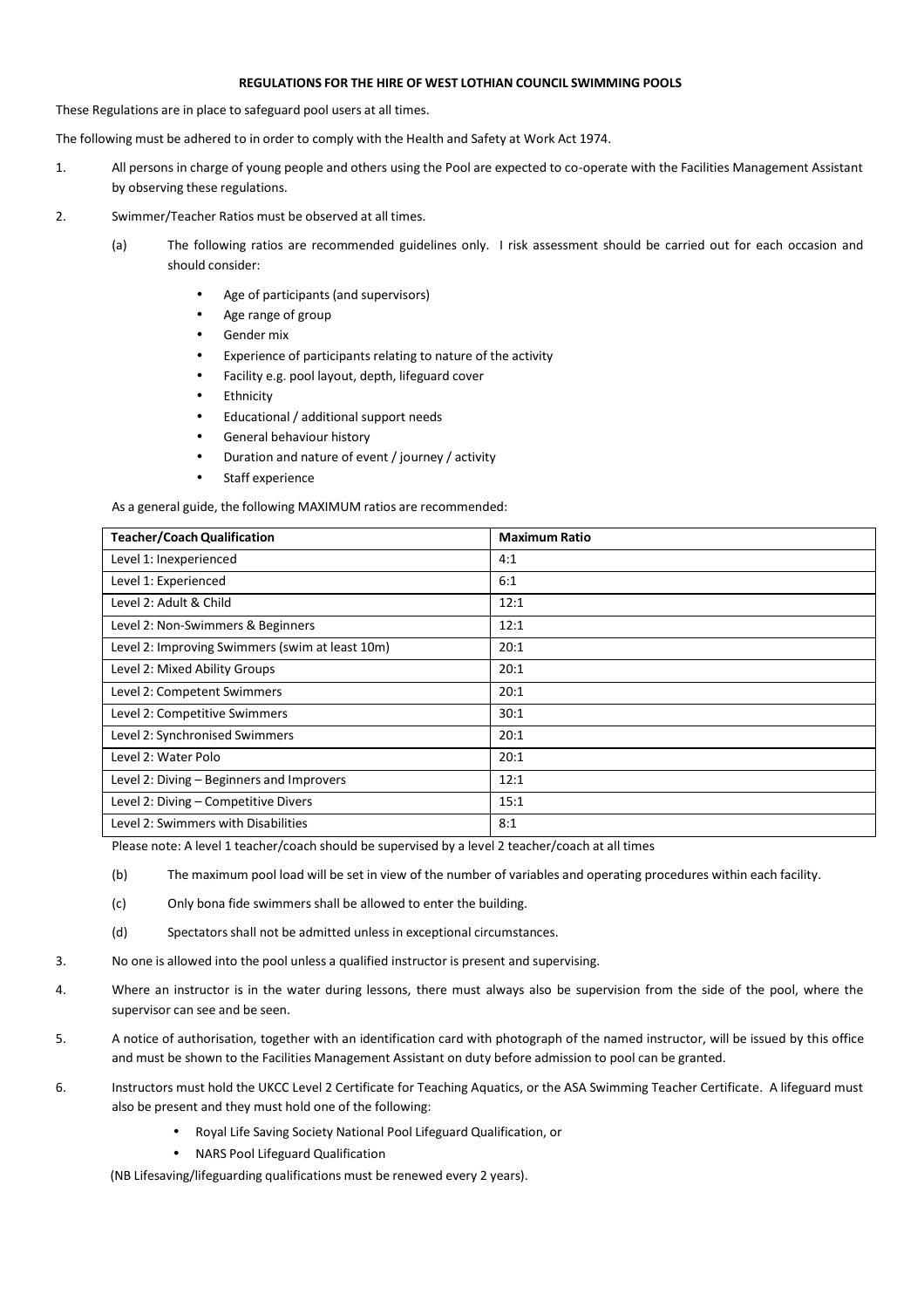- 7. There must always be one adult in addition to the qualified instructor present at the pool side to assist should an emergency arise. This second adult is required to hold a Lifesaving Qualification as listed in (6).
- 8. Pool discipline shall be firm. In the interest of safety 'playful' activities such as running, pushing, ducking and other horseplay are forbidden.
- 9. The system where such pupils are responsible for a partner is recommended where the instructor considers it appropriate.
- 10. A count of the class shall be made at the beginning, during and at the end of the session.
- 11. West Lothian Council recognise that since general discipline, class control and class management are factors in the creation of a safe environment it is the policy of West Lothian Council only to provide the hire or let of swimming pools to groups operating "Programmed Swimming".
- 12. Programmed Swimming occurs when a disciplined approach is taken to the teaching of swimming and where all swimmers are graded according to age and swimming ability. The total number using the pool and the pool area utilised will relate to the age and ability of the individuals or group to participate in a progressive programme of teaching. Children under the age of eight must be accompanied by an adult on a one-to-one basis.
- 13. General swimming lets may take place under certain circumstances. All requests will require to be submitted to, and approved by, West Lothian Council.
- 14. A range of specialist activities are permitted, subject to the conditions detailed below for each:
- 14.1 Diving
	- 1. No diving of any form is permitted in Shallow Water areas of the Swimming Pool (water with a vertical depth of less than 1.5 metres).
	- 2. In Deep Water areas only 'shallow entry' dives are allowed.
	- 3. Where starting blocks are available they must be used under the supervision of a Qualified Swimming Teacher and only in areas with a vertical water depth of at least 1.8 metres.
	- 4. Divers are required to check before entering the water that there are no swimmers in the diving area.
	- 5. Running Dives are not permitted.
- 14.2 Swimmers with additional support needs
	- 1. The Teacher/Instructor must have appropriate qualifications.
	- 2. The teacher/Instructor must be aware of the disability and any additional support needs of the swimmer/swimmers.
	- 3. The level of staffing should not fall below the undernoted at any time:
		- One qualified teacher/instructor (paragraph 6)
		- One adult Supervisor on the pool side (paragraph 7)
		- Two adult helpers in the pool

## 14.3 Sub Aqua

- 1. The teacher/instructor shall have the appropriate qualifications in teaching Sub Aqua, i.e. the Club Instructor Award of the British Sub Aqua Club or the Branch Instructor Award of the Scottish Sub Aqua Club.
- 2. The level of staffing should not fall below the following at any time
	- One qualified instructor (can be in the water or on the pool side as required).
	- One lifeguard who must hold the R.L.S.S Pool Lifeguard Qualification or NARS (the lifeguard must always supervise from the pool side).
- 3. Teacher/Pupil ratio of 1:8
- 4. All equipment must be thoroughly cleaned before use in the pool.

# 14.4 Snorkelling

- 1. Snorkelling can be considered an extension of normal swimming programmes. However, due to the nature of the activity, the following requirements must apply:
	- The teacher/instructor must be qualified as per programmed swimming.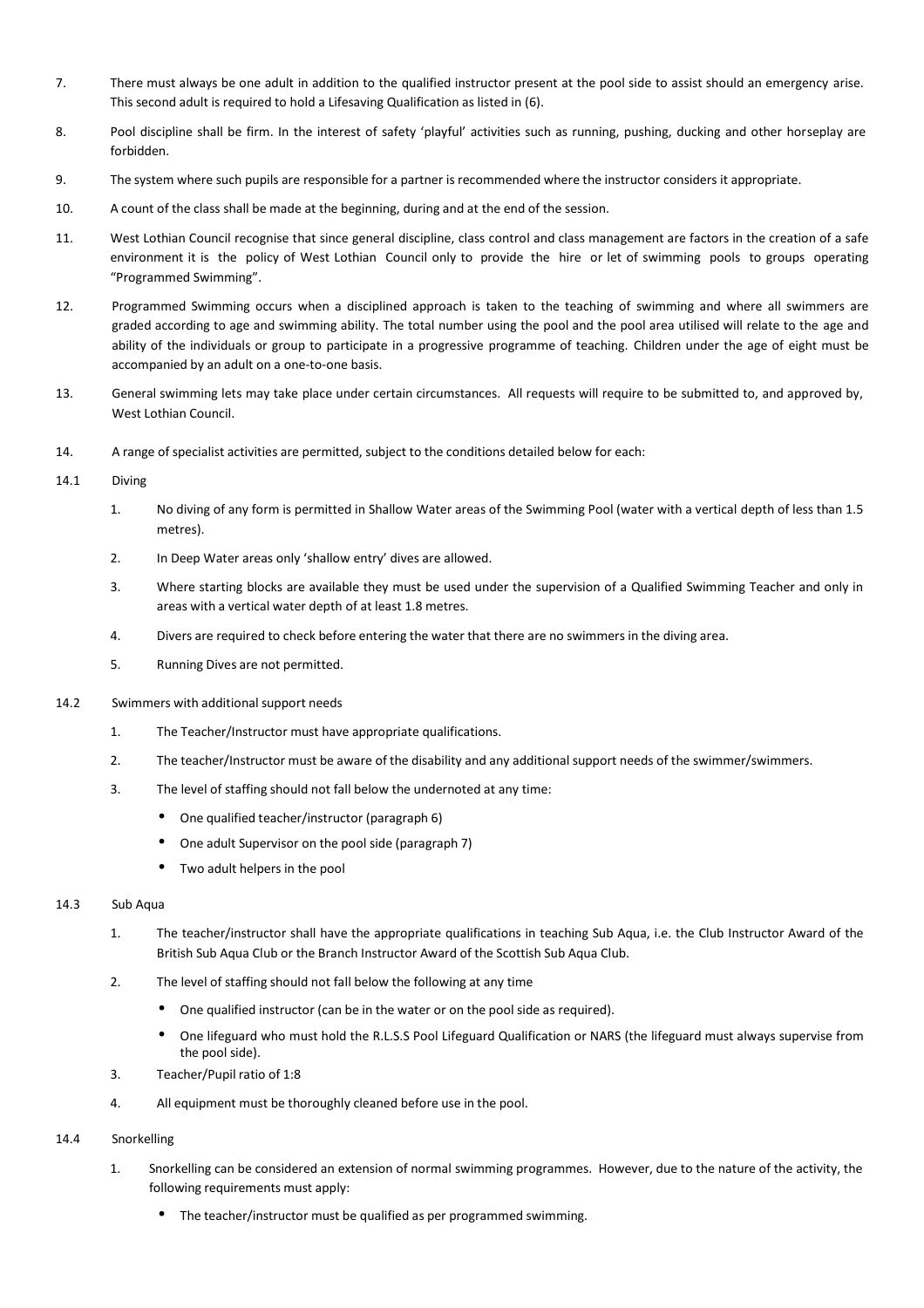- The maximum number of people per teacher / instructor should not exceed 15.
- Face masks lenses must be made from tempered glass.
- Snorkels must comply to British Sub Aqua Club standards
- If weight belts are to be used, the activity must be taught / supervised as per Sub Aqua.
- All weights must be Neoprene covered.

#### 14.5 Canoe Training

- 1. The teacher/instructor shall hold the appropriate qualification from the British Canoe Union, the minimum qualification being the B.C.U. Instructor's Certificate.
- 2. An additional adult must be present supervising from the pool side. This adult should hold the R.L.S.S. National Pool Lifeguard Qualification or NARS.
- 3. Teacher/Pupil ratio of 1:8
- 4. **Canoes must have front and rear protectors and must be cleaned thoroughly before being used in pool.**

#### 14.6 Parent and Toddlers' Group

- 1. The teacher/instructor must be qualified as per programmed swimming.
- 2. Toddlers must be accompanied by helpers in the water on a one to one basis.
- 3. Teacher ratio is 1 teacher up to a maximum of 8 toddlers.

#### 14.7 Competitive Swimming

1. Swimming activities referred to include competitions, galas and competitive training during programmed swimming pool time.

#### 14.8 Deep Pools

- 1. The presence of water deeper than 2 metres will result in the pool being designated as a deep pool.
- 2. Where children under 12 years of age use deep pools, the following points must be observed:
	- a) Children must be able to stand at the shallow end.
	- b) Where non swimmers or children whose abilities are unknown are using deep pools, the deep water area must be partitioned off by means of a fixed rope before any children can gain access to the pool.
	- c) There must be no more than 18 children under 12 years in the pool at any one time and there must be **2 QUALIFIED** lifeguards present **AT ALL TIMES.**
- 15. It is a condition of the let that the person in charge is fully conversant with the Normal Operating Procedures and the Emergency Action Plan of the Swimming Pool and signs an acceptance form to that effect before the let is granted. These documents are available from the Community Letting Section.
- 16. A check must be made on the availability and condition of the following safety equipment prior to the start of every let.
	- a) Two lightweight poles with ring and floats shall be available, one on each side of the pool
	- b) A telephone with an outside line should be available at the pool side. All instructors and others responsible shall be aware of its location. If this item is not present or not in proper working condition the let must not take place.
- 17. Lets are granted subject to the provision that the group shall practice the emergency procedure regularly and that a full emergency drill will be carried out once per school term, the date and time to be recorded on the Pool Safety Audit issued with the letting form.
- 18. Outdoor shoes must not be worn in the pool area.
- 19. The instructor shall be responsible for ensuring that all swimmers use the showers before entering the water and that all hair washing is done at the showers.
- 20. The control of the water supply, heating and ventilation in the pool area is the responsibility of the Facilities Management Assistant.
- 21. Medical Information